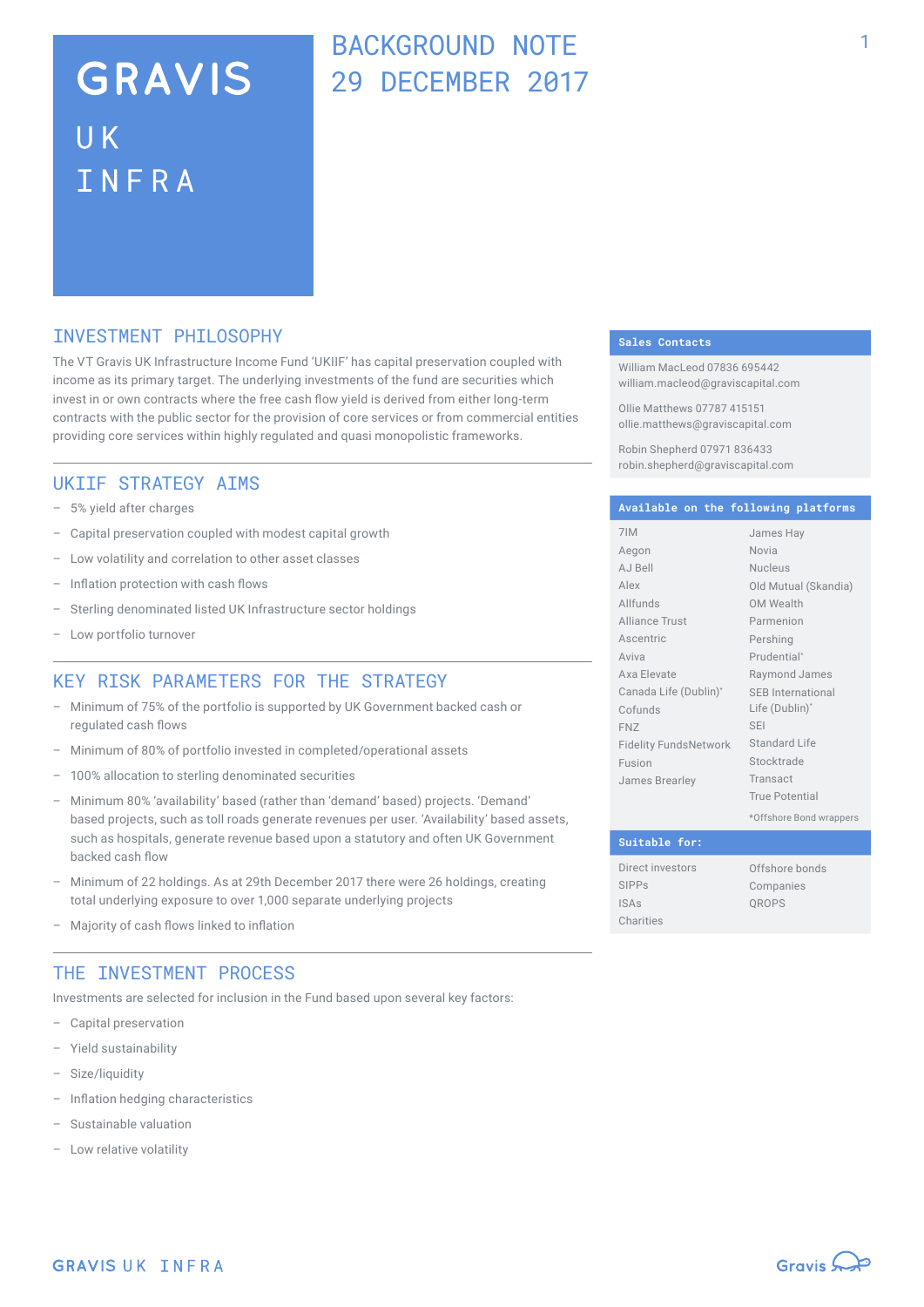### BACKGROUND NOTE 29 DECEMBER 2017

### **GRAVIS UK** INFRA

### UKIIF FINANCIAL HIGHLIGHTS – 25 JANUARY 2016 TO 29 DECEMBER 2017

– Assets under management of £248.61m as at 29 December 2017

– UKIIF portfolio annual turnover to 29th December 2017 of 12.59%



### DIVIDENDS PAID PER £1,000 INVESTED (AFTER CHARGES)

| <b>DIVIDENDS</b>   | <b>MAY 16</b> | <b>AUG 16</b> | <b>NOV 16</b> | <b>JAN 17</b> | <b>APR 17</b> | <b>JUL 17</b> | <b>OCT 17</b> | <b>JAN 18</b> | TOTAL<br><b>INCOME</b> | <b>TOTAL</b><br><b>RETURN</b> |
|--------------------|---------------|---------------|---------------|---------------|---------------|---------------|---------------|---------------|------------------------|-------------------------------|
| UKIIF C GBP Income | £6.61         | £10.99        | f15.49        | £12.85        | £9.55         | £17.35        | £14.60        | £11.08        | £98.52                 | £1.164.69                     |
| UKIIF I GBP Income | £8.03         | f11.47        | £16.00        | £13.33        | £10.05        | £17.85        | £15.10        | £11.47        | £103.30                | £1.166.90                     |

| <b>DEC 17</b> | <b>3 MONTHS</b> | <b>6 MONTHS</b> | <b>12 MONTHS</b> | <b>SINCE INCEPTION</b> |
|---------------|-----------------|-----------------|------------------|------------------------|
| 2.19          | 0.76            | $-0.66$         | 4.22             | 16.23                  |
| 5.03          | 4.85            | 6.76            | 11.71            | 41.27                  |
| 1.42          | 4.64            | 6.21            | 11.80            | 51.63                  |
| $-1.19$       | $-0.03$         | $-0.22$         | 0.26             | 28.88                  |
| 0.99          | 0.97            | $-0.44$         | $-0.68$          | 4.53                   |
|               |                 |                 |                  |                        |

#### CORRELATION, PERFORMANCE AND VOLATILITY COMPARISON

|                                                     | <b>CORRELATION</b>              | <b>RETURN</b> | <b>VOLATILITY</b> | <b>YIELD</b> |
|-----------------------------------------------------|---------------------------------|---------------|-------------------|--------------|
| VT Gravis UK Infrastructure Income Fund (C GBP Acc) | $\hspace{0.1mm}-\hspace{0.1mm}$ | 16.2%         | 4.7%              | 4.8%         |
| <b>MSCIUK</b>                                       | 0.38                            | 41.3%         | 12.9%             | 3.8%         |
| <b>MSCI World</b>                                   | 0.03                            | 51.6%         | 11.8%             | 2.3%         |
| <b>MSCI Global Infrastructure</b>                   | $-0.01$                         | 28.9%         | 12.1%             | 4.0%         |
| UK 10 Yr Gilts                                      | $-0.16$                         | 4.5%          | 6.6%              | 1.2%         |
| MSCI World vs MSCI Global Infrastructure            | 0.83                            |               |                   |              |

\* VT Gravis UK Infrastructure Income Fund GBP C Acc. Past performance is not necessarily a guide to future performance

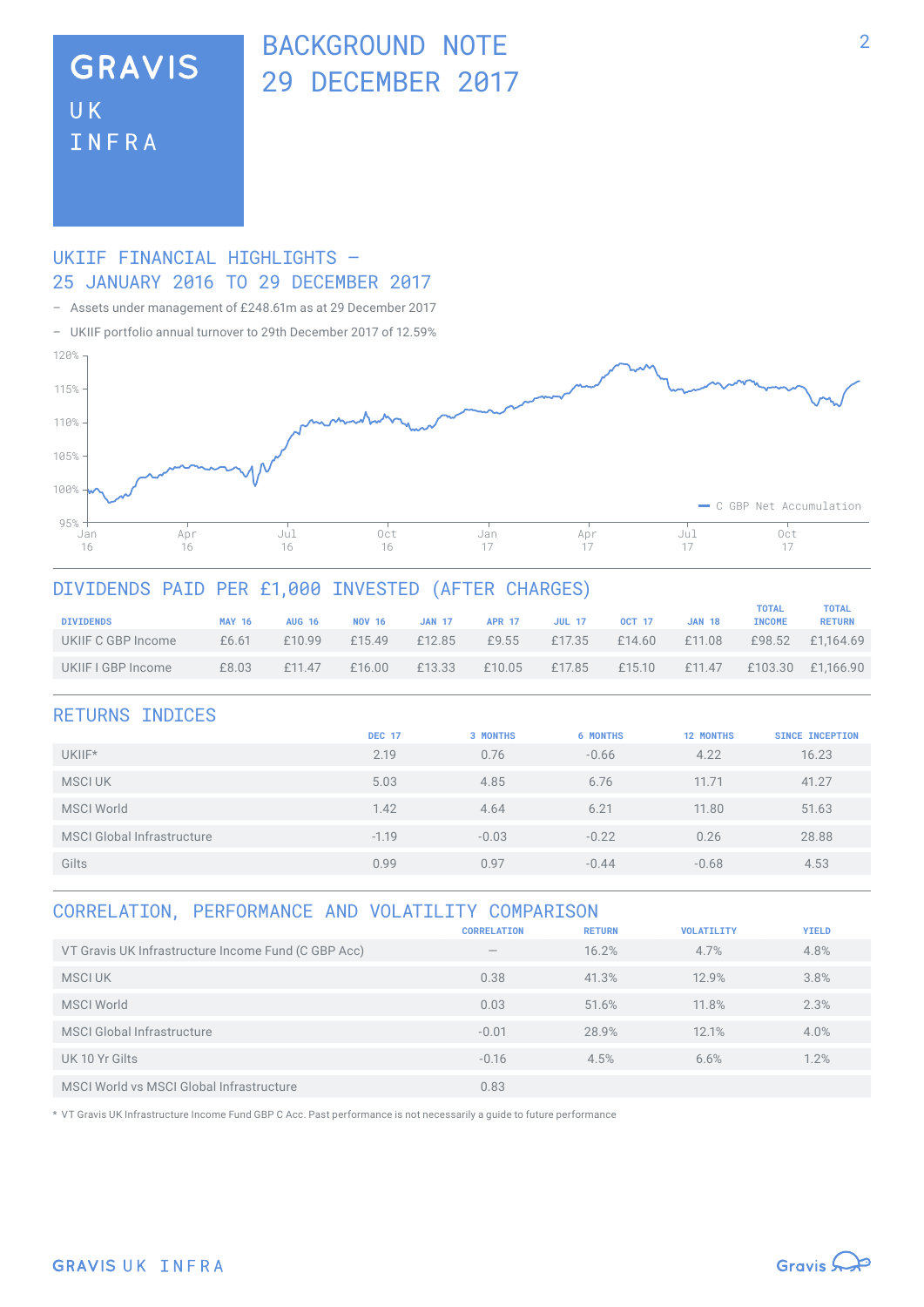# BACKGROUND NOTE 29 DECEMBER 2017

#### TOP 10 HOLDINGS

| <b>COMPANY</b>                                  | %   |
|-------------------------------------------------|-----|
| GCP Infrastructure Investments Ltd              | 9.5 |
| Bluefield Solar Income Fund Ltd                 | 9.4 |
| Renewables Infrastructure Group Ltd             | 9.4 |
| MedicX Fund Ltd                                 | 8.9 |
| NextEnergy Solar Fund Ltd                       | 4.9 |
| John Laing Environmental Assets Group Ltd       | 4.9 |
| Foresight Solar Fund Ltd                        | 4.7 |
| Sequoia Economic Infrastructure Income Fund Ltd | 4.5 |
| Greencoat UK Wind PLC                           | 4.5 |
| <b>HICL Infrastructure Company Ltd</b>          | 4.4 |
|                                                 |     |



#### DRAWDOWNS

|                                   | <b>DRAWDOWN</b> | <b>START</b> | <b>END</b> | <b>FUND DURING</b><br><b>DRAWDOWN</b> |
|-----------------------------------|-----------------|--------------|------------|---------------------------------------|
| UKIIF*                            | $-5.40%$        | 25 May 17    | 08 Dec 17  | $\hspace{0.1mm}-\hspace{0.1mm}$       |
| <b>MSCIUK</b>                     | $-8.81%$        | 29 Jan 16    | 11 Feb 16  | $-1.84%$                              |
| <b>MSCI World</b>                 | $-7.54%$        | 29 Jan 16    | 11 Feb 16  | $-1.84%$                              |
| <b>MSCI Global Infrastructure</b> | $-8.66%$        | 17 Oct 16    | 14 Nov 16  | $-1.14%$                              |

\* VT Gravis UK Infrastructure Income Fund GBP C Acc. Past performance is not necessarily a guide to future performance

### UKTTE FUND OBJECTTVES

The performance objectives of the Fund are:

- to deliver a 5% income, via quarterly dividend payments;
- to preserve investors' capital throughout market cycles; and
- to offer the potential for capital growth and protection from inflation

The Fund seeks to achieve these objectives by investing in a portfolio of securities providing exposure to the UK listed infrastructure sector. The Fund invests in a range of security types, namely Closed End Investment Companies (exposed to both infrastructure and renewable energy assets), REITs, Bonds and Public Equities. In the latter case, the companies owned by the Fund are typically utilities or enterprises that provide similarly highly regulated services.

The Fund aims to achieve its objectives by investing in a diversified portfolio of holdings with a minimum of 22 underlying positions. At the end of December 2017 the Fund had 26 holdings; this number ranged between 26 and 29 during the review period. Many of these holdings represent companies, which in turn are exposed to a diverse spread of infrastructure assets providing significant portfolio diversification at a disaggregated level.

The Fund will typically seek to maintain a stable and consistent approach to portfolio construction. The Adviser believes that a properly constructed portfolio will perform throughout market cycles and that excessive levels of portfolio turnover will detract from performance.

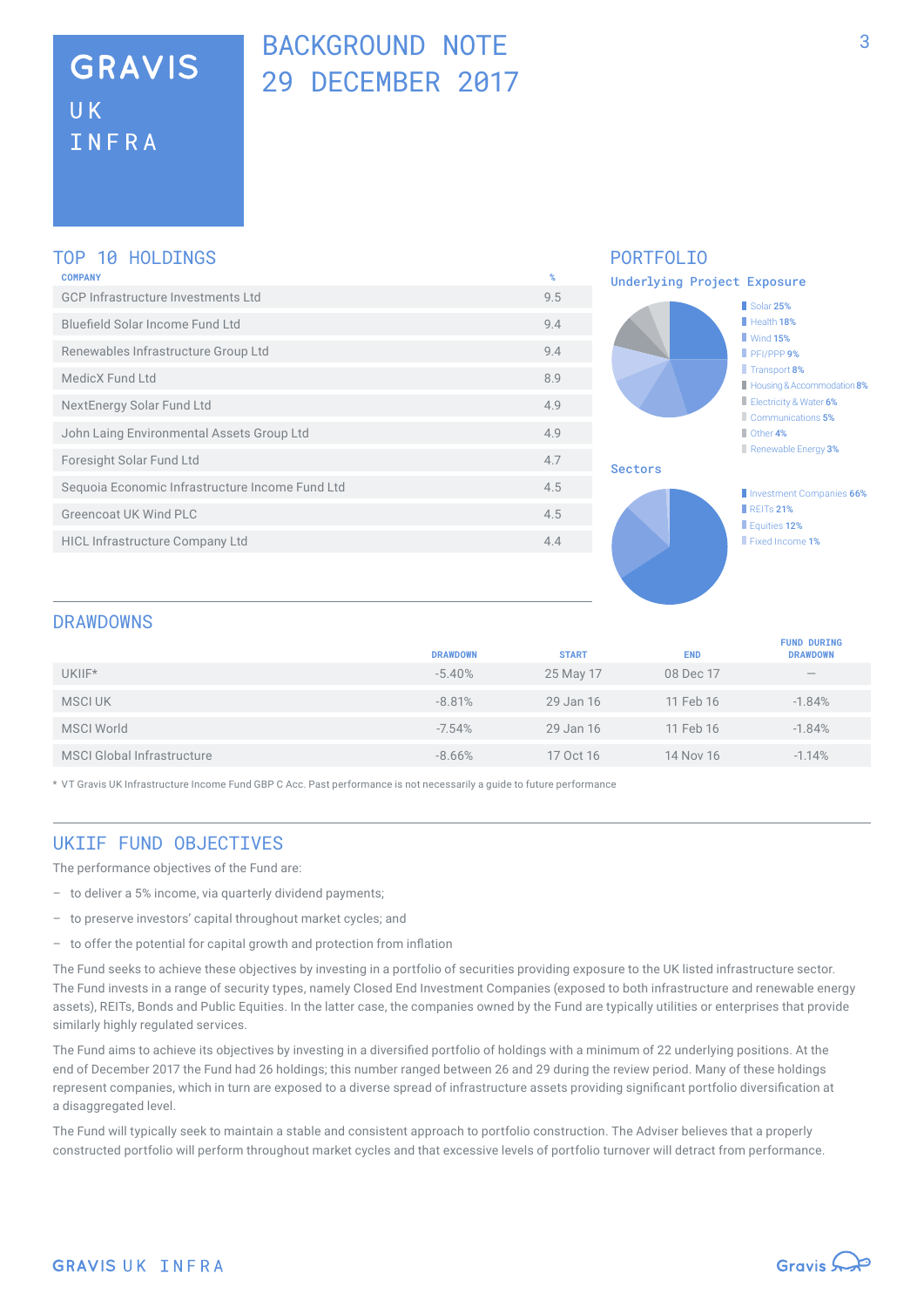# BACKGROUND NOTE 29 DECEMBER 2017

#### VT GRAVIS UK INFRASTRUCTURE INCOME FUND – FULL YEAR 2017 REVIEW

This report is a review of the performance of the VT UK Infrastructure Income Fund (the "Fund") during the twelve-month period ending 29th December 2017.

The performance objectives of the Fund are:

- to deliver a 5% income, via quarterly dividend payments;
- to preserve investors' capital throughout market cycles; and
- to offer the potential for capital growth and protection from inflation

The Fund seeks to achieve these objectives by investing in a portfolio of securities providing exposure to the UK listed infrastructure sector. The Fund invests in a range of security types, namely Closed End Investment Companies (exposed to both infrastructure and renewable energy assets), REITs, Bonds and Public Equities. In the latter case, the companies owned by the Fund are typically utilities or enterprises that provide similarly highly regulated services.

The Fund aims to achieve its objectives by investing in a diversified portfolio of holdings with a minimum of 22 underlying positions. At the end of December 2017, the Fund comprised of 26 holdings and this number ranged between 26 and 29 during the review period. Many of these holdings represent companies, which in turn are exposed to a diverse spread of infrastructure assets. This provides even greater portfolio diversification at a disaggregated level.

The Fund will typically seek to maintain a stable and consistent approach to portfolio construction. The Adviser believes that a properly constructed portfolio will perform throughout market cycles and that excessive levels of portfolio turnover will detract from performance. Portfolio turnover remained modest during 2017 at an annual rate of 12.59%.

The Fund's performance during the period was satisfactory and consistent with the Fund's objectives.

The C Accumulation Class shares were priced at 116.23p on 29th December 2017, which represents a positive total return of 4.22% over the period. Dividends, announced in March, June, September and December totalled 5.4474p per share for the Institutional Income class and 5.2578p per share for the Clean Income class. This represents a trailing 12-month yield of 5.14% and 4.95% for the I class and C class, respectively.

It should be noted that dividends and coupons received from the Fund's underlying holdings do not occur in a uniform manner. Rather, payments are received in varying amounts and at varying frequencies throughout the course of the year. We anticipate higher total dividend and coupon receipts during 2018, underpinning our confidence that the Fund will achieve its stated objective of delivering a 5% income yield for unit holders.

The asset values of portfolio companies typically appreciated during the period, assisted in many cases by further reductions in the discount rates applied to future cash flows. This dynamic of steady incremental valuation uplifts is reflected in the relative price stability of the investment vehicles owned by the Fund. In turn, this supports the Fund in delivering on its objective to preserve and grow investors' capital.

The government's commitment to increasing infrastructure spend as part of a £500bn National Infrastructure and Construction Pipeline highlights the importance of the asset class to the UK economy and should support a continued supply of investment opportunities within social and economic infrastructure. Meanwhile, the returns generated by existing assets remain attractive and the Adviser continues to perceive the market environment as being supportive of its objectives and strategy.

GCP Advisory Limited Investment Adviser to the Fund

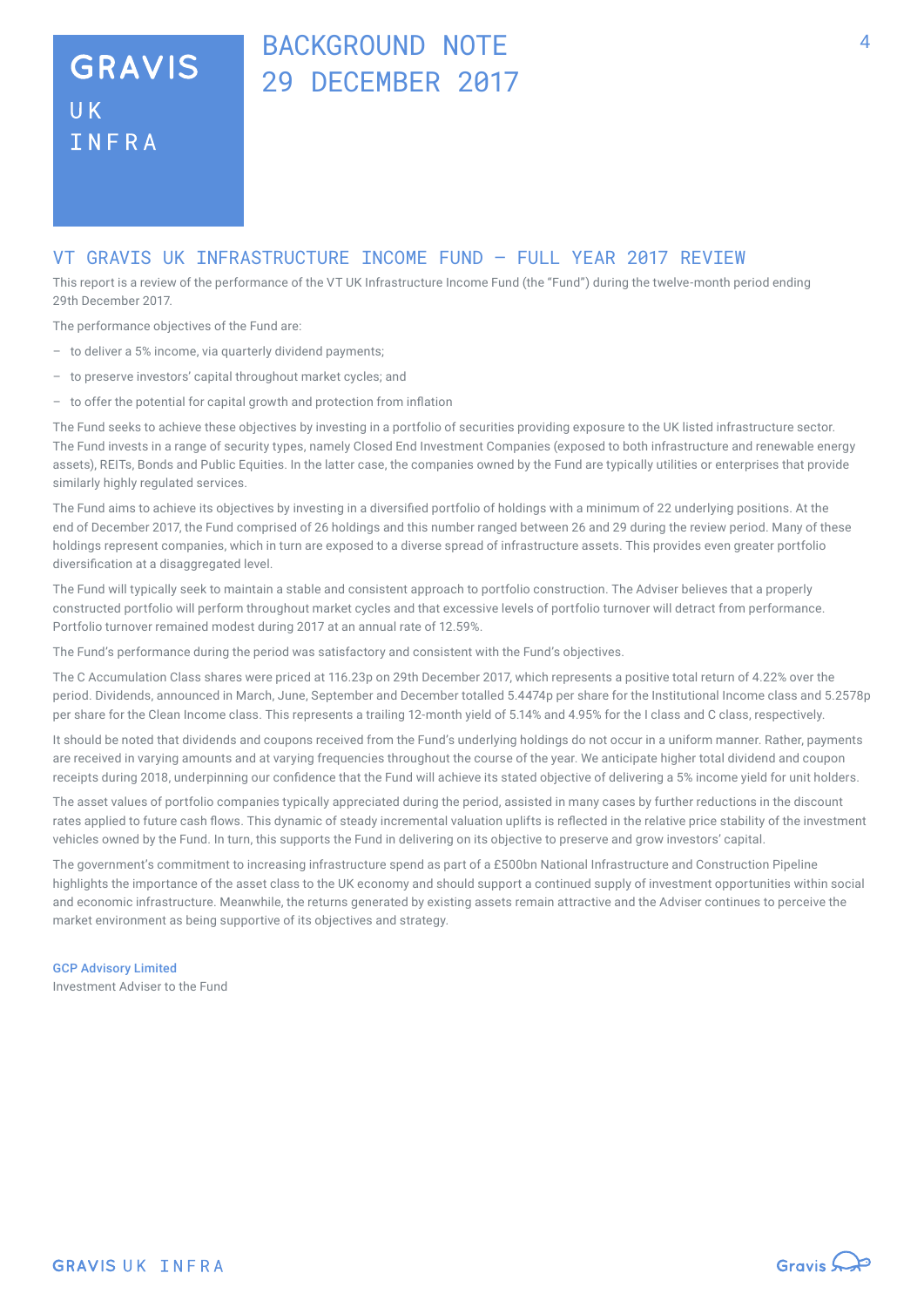### BACKGROUND NOTE 29 DECEMBER 2017

### RISKS ASSOCIATED WITH INVESTING IN UK INFRASTRUCTURE

#### Inflation

The annual rate of inflation in the UK, as measured by the Retail Price Index, increased to 4.1% at the end of December 2017. This was the highest annual rate of increase for almost six years and reflects a sharp uplift since the start of 2017 when price inflation was running at just 2.5%. Similarly, the Consumer Price Index, up 3.0% year-on-year, remains elevated in the context of recent history.

Preserving capital and growing income distributions in real terms (i.e. adjusted for inflation) are a key focus for the Fund and this recent acceleration in inflationary trends provides an opportunity to highlight its protective characteristics in this regard.

Revenues from infrastructure assets are typically long-dated and to mitigate the risk of inflationary trends eroding the value of these cash flows over time, they will often benefit from having an element of inflation-linkage either through a regulatory framework or contractual obligations.

This is true of the assets owned by many of the companies held within the Fund; a large proportion of the cash flows they expect to receive will be explicitly linked, or 'indexed', to inflation. The nature of indexation will vary between different types of assets but in all instances, serves to protect value in real terms.

To illustrate, we look at the following examples from different infrastructure sub-sectors:

Renewable energy – Bluefield Solar Income. A large proportion of this solar owner/operators' revenues are derived from regulated subsidies (in the form of Renewable Obligation Certificates and Feed in Tariffs), which are adjusted for RPI in April each year. The company assumes long-term RPI of 2.75% per annum. A +0.25% divergence from this assumed rate adds £11.9m, or 2%, to net asset value. Source: FY 2017 Report & Accounts.

PFI and regulated infrastructure equity - HICL. This equity investor in essential public infrastructure is highly sensitive to inflationary trends. The company's long-term inflation forecast for the UK is 2.75%. The correlation of portfolio returns with inflation is 0.8. Were inflation to run 1% per annum higher than the valuation assumption in each and every forecast period, the expected return from the portfolio (before Group expenses) would increase by 0.8% from 7.4% to 8.2%. A +0.5% divergence from the assumed inflation rate adds 8.5p, or 5.6%, to net asset value per share.

Source: 2017 Interim Results Presentation.

Healthcare – MedicX. This REIT owns a portfolio of primary healthcare properties (for example, GP's surgeries). Approximately 27% of its portfolio is subject to inflation-linked annual rent reviews (the bulk of which is indexed to UK RPI) while a further 4% of the portfolio is subject to fixed, upward only rent reviews further insulating the rent roll from inflationary pressures. Source: 2017 Annual Report.

The investment companies owned within the Fund typically model long-term UK inflation at 2.5%-2.75% per annum. Current data shows inflationary pressures are running some way above this range so, in the near-term at least, infrastructure companies are likely to benefit and generate cash flows that are greater than forecast.

When cash flows rise with inflation, investment companies can grow their dividend distributions simultaneously. Expectations of higher future cash flows also drives up the present value of the company (the net asset value) and this helps to preserve investors' capital in real terms. In combination, these dynamics serve to insulate investors over time from the erosive effect of inflation by maintaining the purchasing power of the value of investments and associated income streams.

Infrastructure vehicles are often referred to as 'bond proxies' and it is not difficult to draw such parallels given the long-dated, dependable cash flows that infrastructure assets can offer. However, the inflation linkage inherent within infrastructure contracts immediately differentiates them from conventional government bonds, which pay a fixed nominal return over their lifetime. What is more, the returns available from infrastructure investments remain significantly higher.

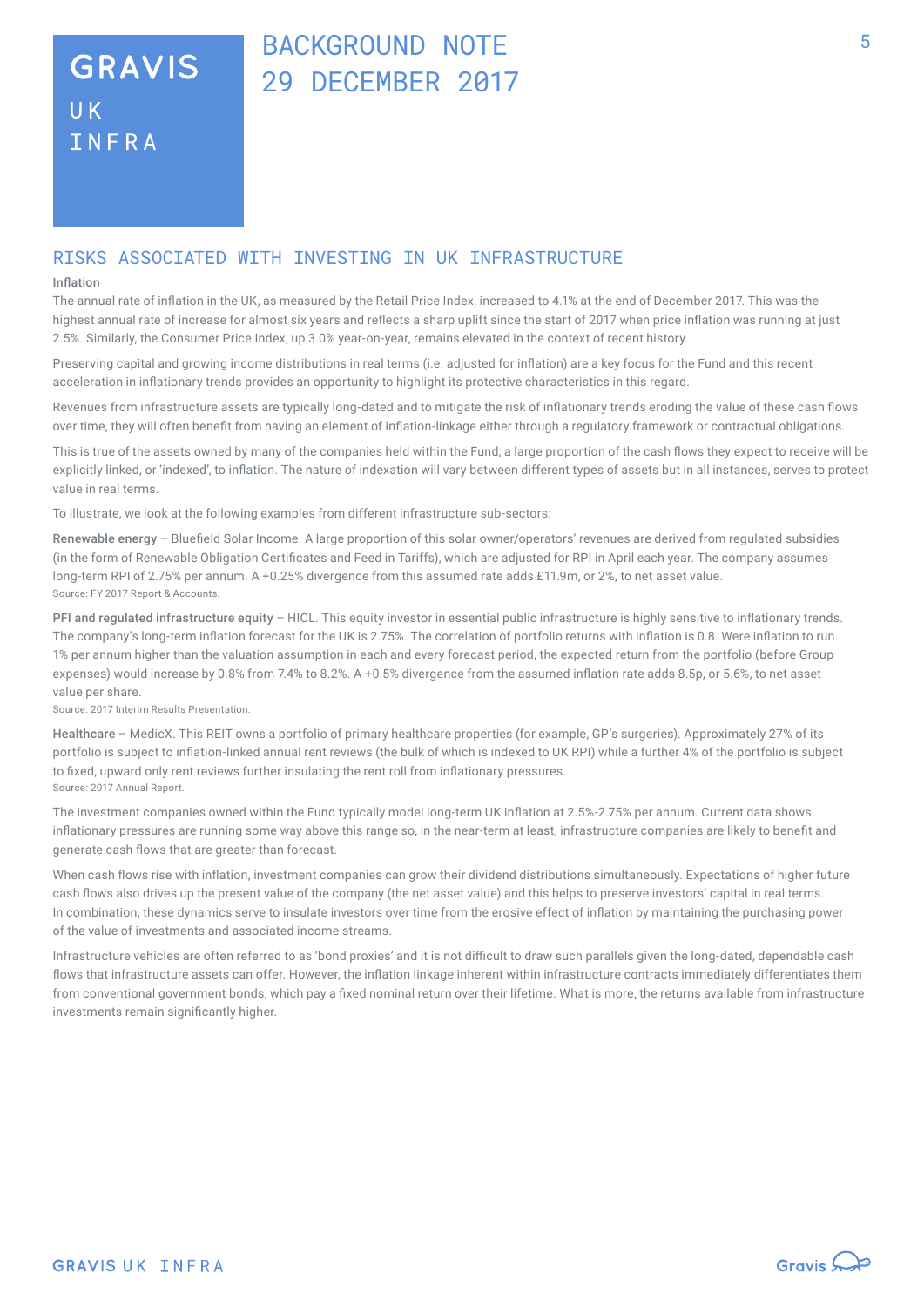# BACKGROUND NOTE 29 DECEMBER 2017

### POST PERTOD END - CARTLLTON AND PET

Listed infrastructure has developed as an asset class in its own right over the last decade and investors have been attracted to its bond-like characteristics during a period of historically low returns on government debt. In recent months, however, the sector has undergone what may be perceived as a perfect storm. Back in September, comments at the Labour Party Conference unleashed the nationalisation debate with Shadow Chancellor John McDonnell calling for privately financed social infrastructure assets (funded through the Private Finance Initiative) to be brought back under governmental control. This was followed in January this year by the collapse of Carillion – a major contractor providing facilities management services for numerous PFI projects – and a National Audit Office (NAO) report into the costs and benefits of the Private Finance Initiative. In addition, interest rates have started to creep higher with the UK 10 year yielding 1.44% versus 1.20% at the turn of the year.

Although the NAO report provided an even-handed review of private involvement in public infrastructure projects and concluded "there is still a lack of data available on the benefits of private finance procurement", the subject has become politicised and this has cast a shadow over what was once a 'poster child' of stable, low risk investment strategies. Many listed infrastructure companies have de-rated as a result and now trade close to their net asset values or even at a discount.

Despite the shift in sentiment, has anything changed from a fundamental perspective? The collapse of Carillion will lead to some impairment of values as infrastructure companies absorb the costs of employing alternative contractors on a number of projects but otherwise it seems not. It is generally accepted that the cost of bringing PFI assets back in house would be too onerous for any Labour government to enact and that in the instance that some projects were terminated, the compensation due would not leave infrastructure companies materially worse off. In addition, the return profile of infrastructure cash flows (typically providing internal rates of return in the high single digits) remains relatively attractive in the context of the alternatives.

The Infrastructure and Projects Authority has identified a need for more than £300bn of investment in social and economic infrastructure in the five years to 2020-21 and it would appear likely that a significant proportion of this will require private funding. This means that structures at least analogous to PFI will need continue and may lead to increased opportunities for private companies to tender for socially critical infrastructure projects.

### THE IMPACT OF RISING GOVERNMENT BOND YIELDS ON THE UK INFRASTRUCTURE SECTOR

The graph below shows the historic movements of 15 year BBB GBP corporate bond yields, 15 year gilt yields and infrastructure sector yields. Whilst there is a correlation between the long dated credit markets and the infrastructure sector, there is a weaker relationship between the infrastructure sector and corporate bonds and a negative correlation to Gilts. It can be seen from the graph below that this is evident in both strengthening and weakening credit markets.



It is worth noting the current spread between gilts and infrastructure yields is high by historical standards, suggesting a 'buy signal' for the sector.

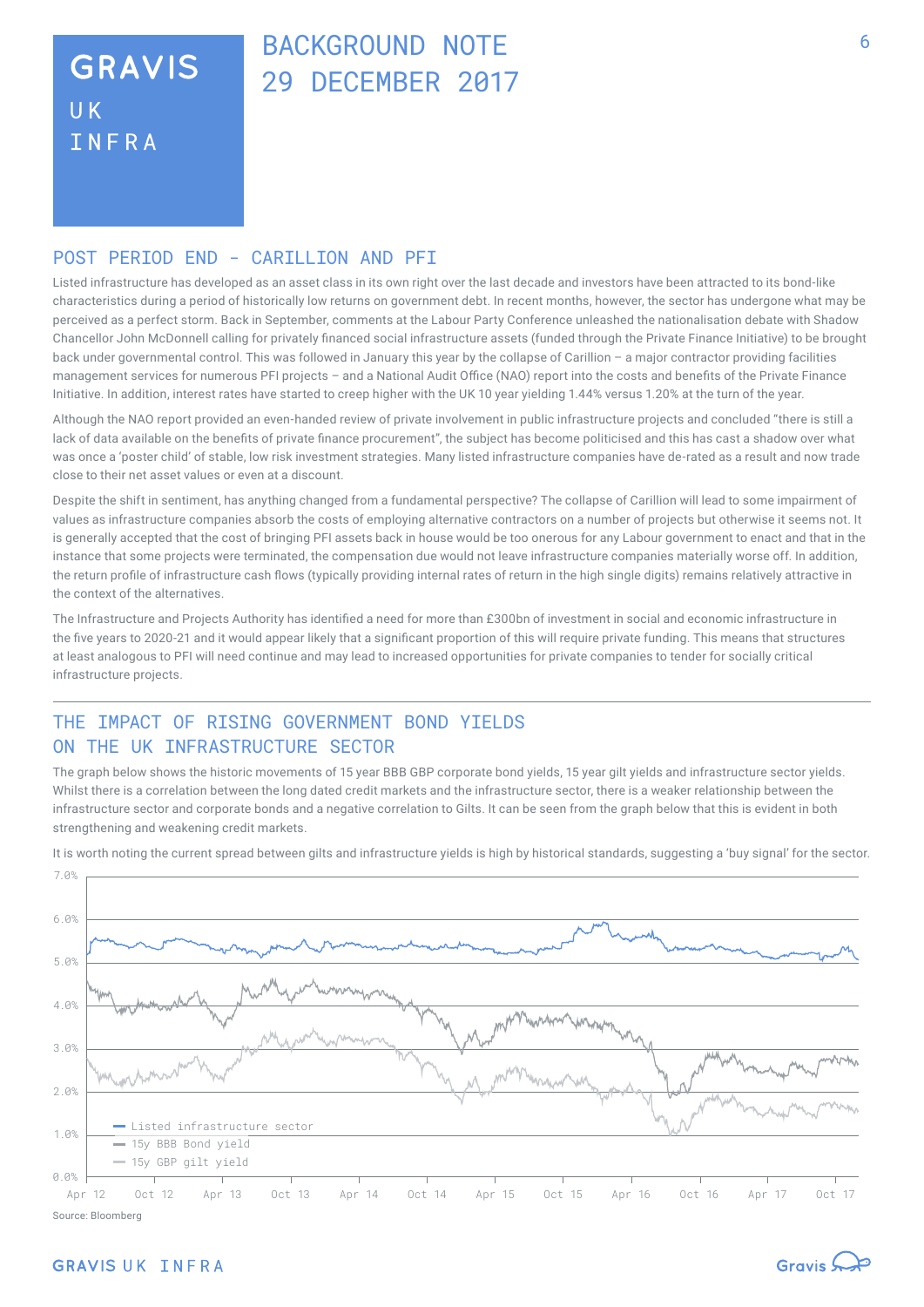### BACKGROUND NOTE 29 DECEMBER 2017

#### SECTOR PREMIUMS

| <b>COMPANY</b>                                  | <b>PRICE</b> | <b>NAV</b>                        | <b>PREMIUMS</b> |
|-------------------------------------------------|--------------|-----------------------------------|-----------------|
| Bluefield Solar Income Fund Ltd                 | 118          | 107.85                            | 9.41%           |
| <b>GCP Student Living PLC</b>                   | 144          | 141.3                             | 1.91%           |
| <b>Foresight Solar Fund Limited</b>             | 108          | 104.6                             | 3.25%           |
| <b>GCP Asset Backed Income Fund Limited</b>     | 103.5        | 100.66                            | 2.82%           |
| <b>GCP Infrastructure Investments</b>           | 129          | 110.57                            | 16.67%          |
| <b>HICL Infrastructure Fund Limited</b>         | 158.2        | 151.6                             | 4.35%           |
| John Laing Environmental Assets Group Limited   | 109.25       | 99                                | 10.35%          |
| John Laing Infrastructure Fund                  | 123.2        | 119.6                             | 3.01%           |
| Medicx Fund Ltd                                 | 84           | 76.3                              | 10.09%          |
| NextEnergy Solar Fund Limited                   | 113          | 105.1                             | 7.52%           |
| <b>Target Healthcare REIT Limited</b>           | 112.5        | 103.3                             | 8.91%           |
| Renewables Infrastructure Group Limited         | 108.6        | 100.6                             | 7.95%           |
| Sequoia Economic Infrastructure Income Fund Ltd | 113          | 101.36                            | 11.48%          |
| Greencoat UK WIND PLC                           | 122.8        | 109.3                             | 12.35%          |
| Residential Secure Income PLC                   | 100.75       | 100                               | 0.75%           |
| Impact Healthcare REIT PLC                      | 102.38       | 99.85                             | 2.53%           |
| 31 Infrastructure PLC                           | 208          | 177                               | 17.51%          |
| <b>Primary Health Properties PLC</b>            | 117          | 96.1                              | 21.75%          |
|                                                 |              | Average                           | 8.48%           |
|                                                 |              | <b>Portfolio Weighted Average</b> | 7.49%           |

### CAPITAL RAISES

– Since inception\* companies in which the fund invests have raised £2.93bn by way of C share issues and Placing Programmes.

– The fund has made savings of 93.1bps, investing £31.42m in these offers.

| <b>TRADE DATE</b> | <b>STOCK</b> | <b>PRICE PRE-</b><br><b>ANNOUNCEMENT</b> | <b>PRICE PAID</b> | SAVING (£) | SAVING (%) | <b>SAVINGS:</b><br><b>BPS VS CLOSING</b><br><b>PRICE PRE</b><br><b>ANNOUNCEMENT</b> | <b>TOTAL</b><br><b>SHARE ISSUE</b> | <b>PREMIUM</b> |
|-------------------|--------------|------------------------------------------|-------------------|------------|------------|-------------------------------------------------------------------------------------|------------------------------------|----------------|
| 08 Feb 17         | <b>JLEN</b>  | £1.07                                    | £1.01             | £0.06      | 5.16%      | 8.7                                                                                 | £55,000,000                        | 2.57%          |
| 22 Feb 17         | <b>DIGS</b>  | £1.43                                    | £1.40             | £0.03      | 2.10%      | 1.1                                                                                 | £80,600,000                        | 2.38%          |
| 17 Mar 17         | <b>HICL</b>  | £1.66                                    | £1.59             | £0.07      | 4.33%      | 0.5                                                                                 | £260,000,000                       | 7.87%          |
| 27 Mar 17         | <b>JLIF</b>  | £1.33                                    | £1.33             | (E0.00)    | $-0.06%$   | 0.0                                                                                 | £119,469,773                       | 13.95%         |
| 29 Mar 17         | <b>FSFL</b>  | £1.08                                    | £1.08             | £0.01      | 0.46%      | 0.7                                                                                 | £78,500,000                        | 2.04%          |
| 30 Mar 17         | <b>TRIG</b>  | £1.07                                    | £1.03             | £0.04      | 3.29%      | 0.6                                                                                 | £110,000,000                       | 2.90%          |
| 26 May 17         | <b>SEQI</b>  | £1.12                                    | £1.06             | £0.06      | 5.59%      | 5.1                                                                                 | £160,000,000                       | 4.38%          |
| 05 Jun 17         | <b>HICL</b>  | £1.74                                    | £1.65             | £0.09      | 5.39%      | 1.3                                                                                 | £267,700,000                       | 10.74%         |
| 21 Jun 17         | <b>NESF</b>  | £1.15                                    | £1.10             | £0.05      | 4.03%      | 1.4                                                                                 | £126,500,000                       | 5.57%          |
| 05 Jul 17         | <b>DIGS</b>  | £1.49                                    | £1.42             | £0.07      | 4.54%      | 5.6                                                                                 | £70,000,000                        | 3.65%          |
| 07 Jul 17         | <b>JLEN</b>  | £1.10                                    | £1.03             | £0.07      | 6.58%      | 7.2                                                                                 | £40,000,000                        | 2.90%          |
| 14 Jul 17         | <b>GCPI</b>  | £1.28                                    | £1.24             | £0.04      | 2.75%      | 3.0                                                                                 | £70,000,000                        | 12.42%         |
| 11 Oct 17         | GABIc        | £1.00                                    | £1.00             | £0.00      | 0.00%      | 0.0                                                                                 | £75,000,000                        | 1.95%          |
| 08 Nov 17         | <b>FSFL</b>  | £1.11                                    | £1.08             | £0.03      | 2.92%      | 0.5                                                                                 | £39,000,000                        | 4.96%          |
| 08 Nov 17         | <b>IHR</b>   | £1.03                                    | £1.02             | £0.01      | 1.09%      | 0.6                                                                                 | £32,600,000                        | 1.90%          |
|                   |              |                                          |                   |            | Total      | 36.2                                                                                | £1,584,369,773                     |                |

\* The fund launched on 25th January 2016.